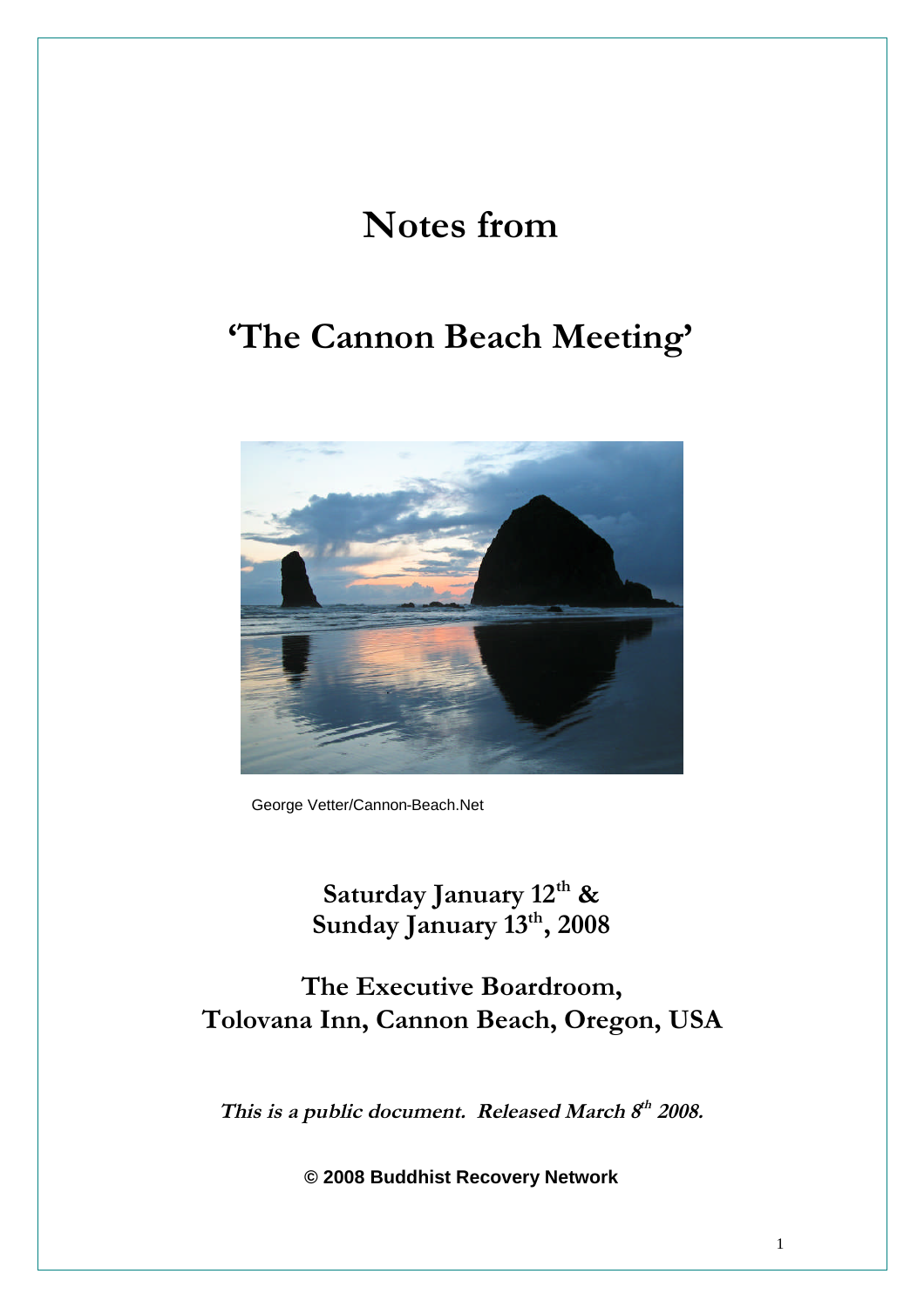

#### **Meeting Participants:**

Sheila Blackford (USA) Dr Ann Bolger (USA) Chencho Dorii, MD (Bhutan) Kevin Griffin (USA) Professor G. Alan Marlatt (USA) Ashley Marlatt (Canada) Dr Kitty Moore (USA – attended Saturday afternoon and Sunday morning) Paul Saintilan (Australia) Dr Martin Salinsky (USA – attended Saturday morning)

(See Group Photo in Appendix 4)

*A video recording of the meeting was made possible by Professor Marlatt and Kit Marlatt from Cascadia Addiction Research and Education, LLC (C.A.R.E., LLC). Edited selections from the meeting will be available in DVD format and content may also be streamed off the website www.buddhistrecovery.org in due course.*

The following notes present a faithful record of the key decisions of the meeting. However, in order to create a coherent document for public distribution, in some cases the sequence of the original discussion has been altered. In rare instances refinements have been introduced that were the product of post-meeting discussions. Where this has occurred it is clearly indicated. For these reasons we have entitled these "notes" rather than "minutes".

The meeting was opened by Paul Saintilan (the meeting facilitator) at 9:00 am on Saturday January 12<sup>th</sup>. After a some preliminary announcements, the conveying of apologies from those who could not be present, and a ten minute meditation period to bring some stillness to the proceedings, each participant spent 15-25 minutes providing a personal introduction and sharing his or her hopes for participating in the meeting.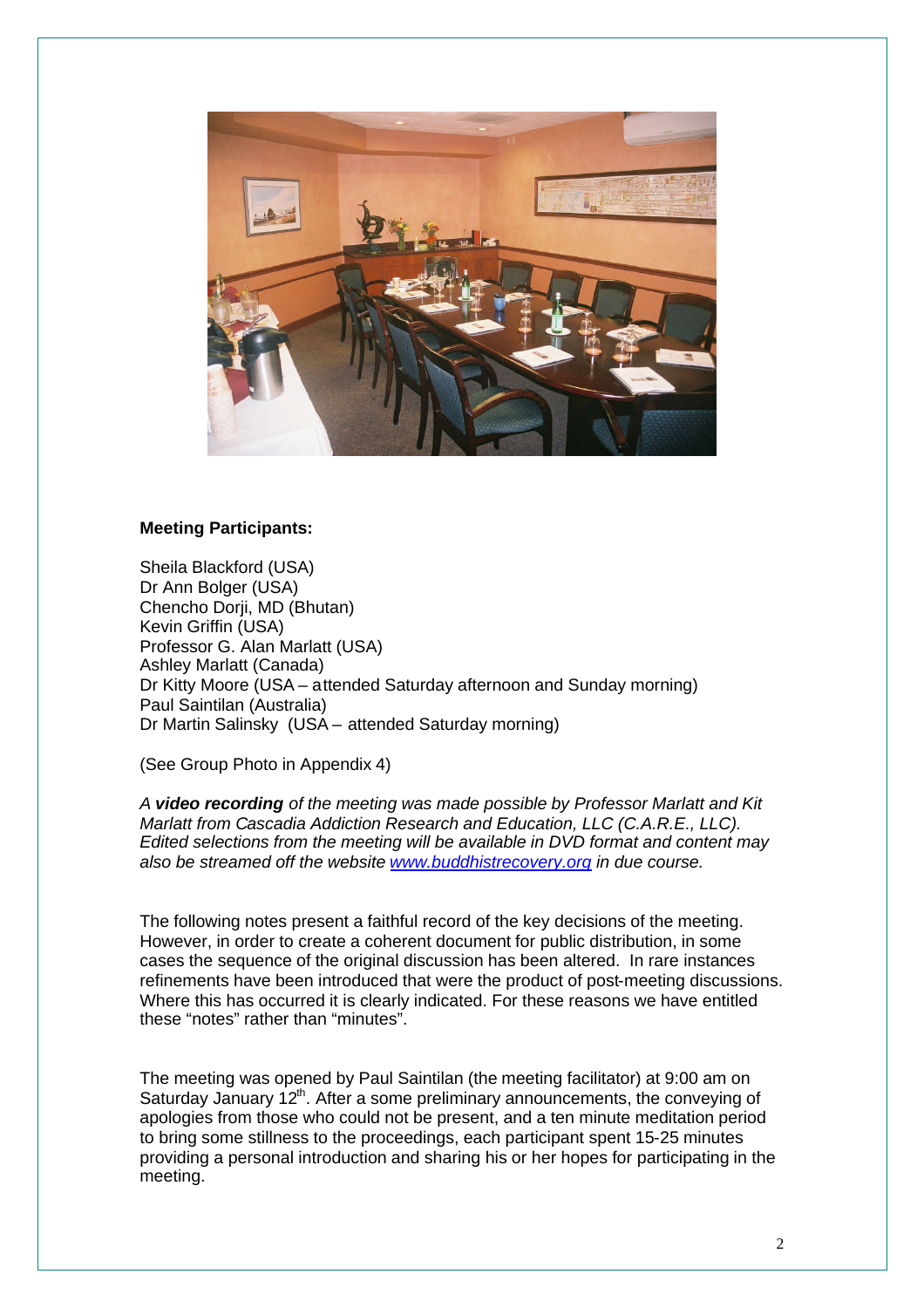#### **1. MISSION STATEMENT**

The first key outcome of the meeting was a working draft of the organisation's Mission Statement:

"The Buddhist Recovery *Network* supports the use of Buddhist teachings, traditions and practices to help people recover from the suffering caused by addictive behaviors. Open to people of all backgrounds, and respectful of all recovery paths, the organization promotes *mindfulness and* meditation, *and is grounded in Buddhist principles of non-harming, compassion and interdependence*. It seeks to serve an international audience through *teaching*, training, treatment, research, publication, advocacy and communitybuilding initiatives."\*

\* Note that this contains refinements introduced after the meeting (italicized). The initial draft created at the meeting is presented in Appendix 1.

#### **2. NAME: Buddhist Recovery Foundation, subsequently changed post-meeting to Buddhist Recovery Network**

'Mindful Recovery' was discussed as an alternative to 'Buddhist Recovery' as it might enable easier mainstream engagement, devoid of religious connotations. However, the conclusion was reached that 'Buddhist Recovery' was truer to the scope envisioned by many of the meeting participants.

Alan and Paul also saw the definition of 'Buddhist Recovery' transcending the convergence of AA and Buddhism (eg 'Buddhist Twelve Step' meetings). They saw the scope of 'Buddhist Recovery' encompassing Buddhist practices completely outside AA influence such as Naikan in Japan, Vipassana meditation in prisons, and the use of mindfulness based therapies in relapse prevention.

While 'Foundation' was the original third word of the title in the draft meeting documentation, at the outset of the meeting Paul expressed some dissatisfaction with it. Foundation possessed commendable weight and gravitas, but community building was likely to be a higher priority than channelling an endowment to other organisations. A number of other options were considered (such as Association, Community, Fellowship, Group, Institute, Organisation, Society etc) however the meeting drew to a close with no change to the proposed 'Foundation'. After the meeting Kevin suggested 'Network' as it was closer to the key community-building aspiration.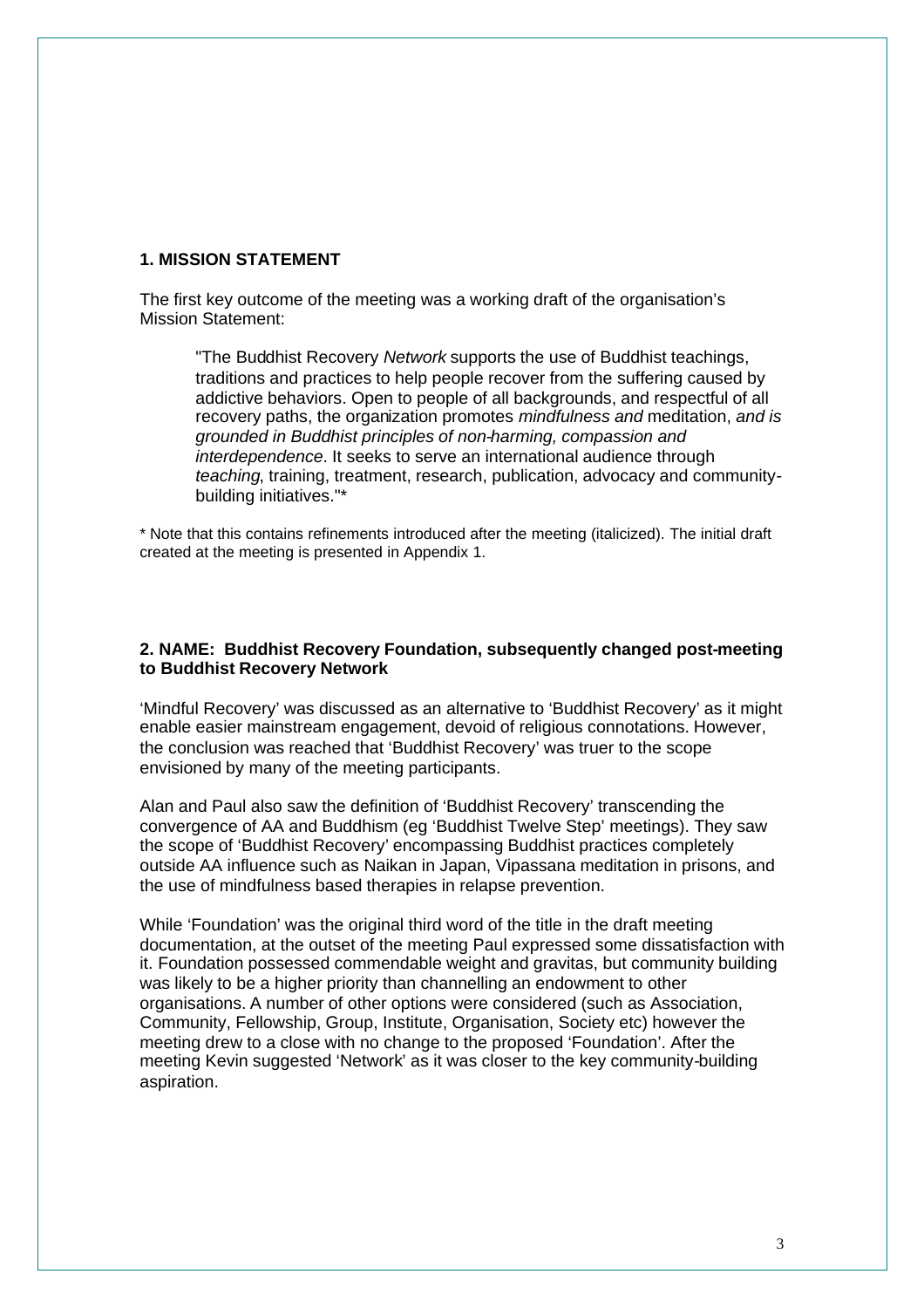#### **3. OBJECTIVES:**

- 1. **To establish an archive for the historical preservation of research and writing on the topic of Buddhism and Recovery. This could serve as a future resource for writers, researchers and artists.**
	- o Status: Accomplished.
	- o Paul offered as a gift to the proposed organisation a full set of the books reviewed on the www.buddhistrecovery.org site. This gift was accepted by the meeting participants on behalf of the proposed organisation.
	- o Alan offered to host the American site for the archive, which would be based at the Addictive Behaviors Research Center at the University of Washington. This offer was accepted by the meeting participants on behalf of the proposed organisation.
	- o Paul also minuted that he had made a similar donation to David and Joyce Djaelani Gordon at YAKITA, Indonesia. While it will remain in Indonesia under their supervision, the collection is understood to be a community asset which the proposed organisation will be able to access.
	- o *Action: Any items deemed worthy of being held in the organisation's archive should be sent to:*

*G. Alan Marlatt, Ph.D. Professor and Director Addictive Behaviors Research Center University of Washington Dept. of Psychology Box 351525 Seattle, WA 98195-1525 USA*

- **2. To establish by May 2008 a website, to serve as an introduction to the organization and as an information resource for those in recovery and for those seeking to help people in recovery.**
	- o Paul offered as a gift to the proposed organisation the website www.buddhistrecovery.com. He tabled a document with information on the site such as visitation statistics and Amazon sales to date. The commission from Amazon sales from 2008 onwards (and all other potential income) would go to the proposed organisation. This gift was accepted by the meeting participants on behalf of the proposed organisation. It will be subsequently changed from a 'blog' style site to one more appropriate for a community organisation. Paul tabled a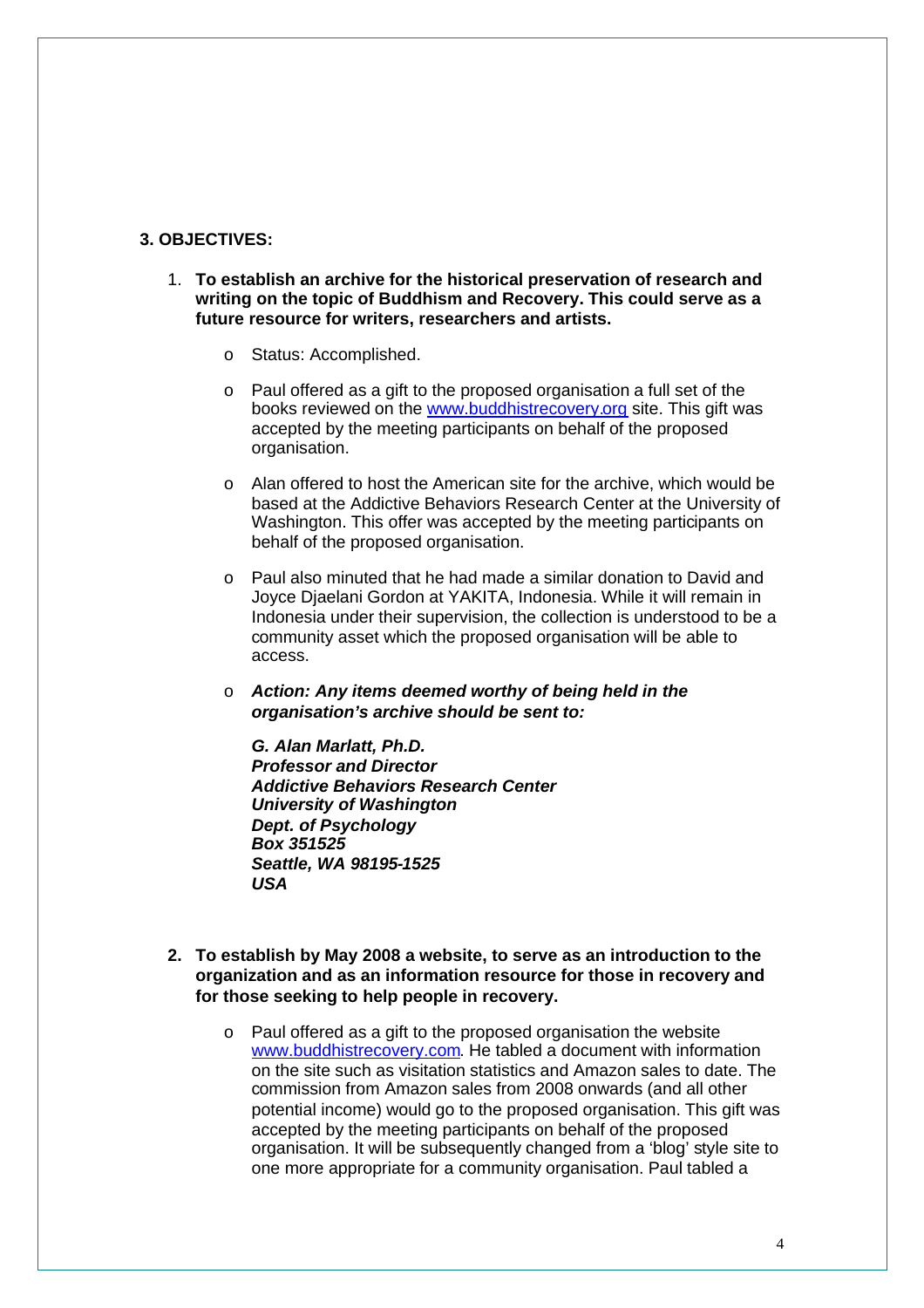print out of the web pages on the current site. These were marked up to show how they might be adapted. There was insufficient time for this document to be reviewed in detail.

- o It was agreed that in addition to the current Resources List the website should feature an Event List, a Meeting Register and specially originated content, including streaming audio and video.
- o There was debate over the Meeting Register, and whether it should be highly controlled, or user generated under the banner of a legal disclaimer. Chencho argued persuasively that to fulfil the widest community potential in a short period, opening up the site under a disclaimer would be the best option. This is where the discussion concluded.
- o Paul also noted the future possibility of the site becoming a retail channel for e-books. Many of the titles reviewed on the site will fall out of distribution, and so making them available in soft copy would be a useful service. For example *The Joy Beyond Craving* is effectively out of stock and the publishers have confirmed they would be delighted to have the title still available through an e-book service. Katy Butler has also confirmed that in principle she would be happy to have her essay (reviewed on the site) made available for sale in soft copy.
- o *Action: Paul to check if Collins Flannery wishes to volunteer as the webmaster. If not Kevin will canvass interest among his contacts. Kitty may also have a possible contact.*
- o *Action 2: Post-meeting it was also suggested that the .org domain should be acquired once the organisation has been established and the .com retained and redirected to the .org address.*
- o *Action 3: Post-meeting it was suggested that a Gate Keeper would be necessary to screen requests to have meetings listed. This may or may not be the same position as the Webmaster.*

#### **3. To undertake advocacy work, promoting the potential benefits of Buddhist teachings and practices to those in recovery.**

- o Alan has been invited by the UK based Addiction Recovery Foundation to present on the proposed organisation's behalf at the 5<sup>th</sup> UK/European Symposium on Addictive Disorders. This will be to an audience of around 500 delegates, and will take place from May 8-10, 2008 at the Millennium Gloucester Hotel, Kensington, London, UK. They will be supporting his travel expenses, and Alan hopes to include video footage from the Cannon Beach DVD in his presentation.
- o This will grow in time to become the publicity, marketing and fundraising dimension of the organisation.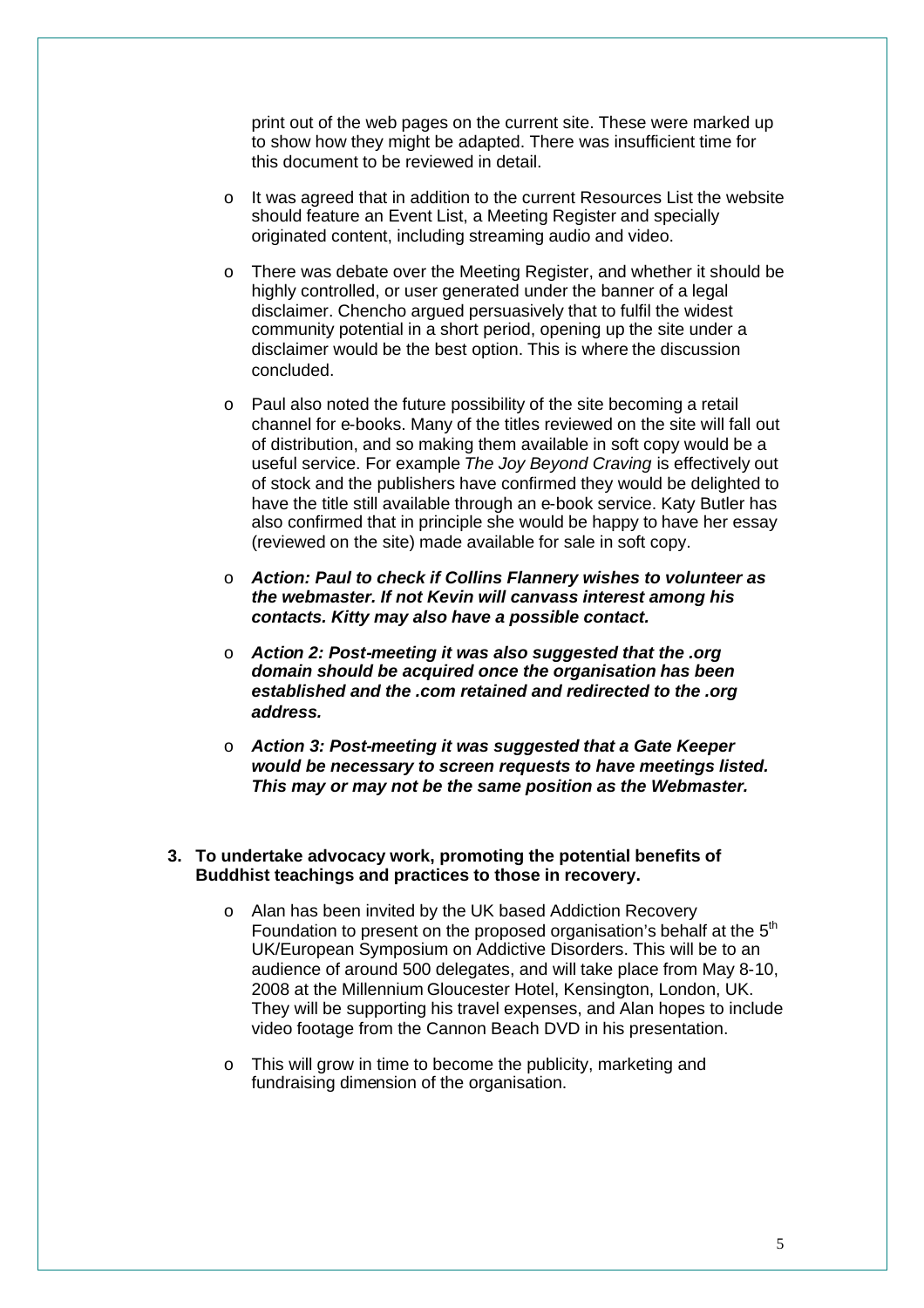- **4. To host Conferences and Conventions to foster community building and information sharing, the first to be held in the Fall of 2009.**
	- o This objective was proposed by Kevin and was greeted with considerable enthusiasm.
	- o Cities identified as a potential location for the first Conference were: San Francisco; Seattle (taking advantage of facilities at the University of Washington, or at Semiahmoo Resort, Washington www.**semiahmoo**.com/); and Minneapolis/St Paul (where there is considerable interest in this area).
	- o Debate took place on whether we should aim for Spring 2010 or Fall 2009. Logistically it was felt that 2010 was safer, but given the growing interest in this area it was agreed a 2009 date would provide a more motivating focus and could capture the imagination of people when the organisation's formation is announced. 2010 might be viewed (initially) as quite remote. It was agreed we should try for Fall 2009.
	- o It was noted that in determining the date, research would need to be conducted into potentially competitive events.
	- o It was agreed that as and when possible, future Conferences should take place outside of the USA to reflect the international nature of the organisation. Bhutan for example was mentioned as a possible location for a future Conference.
	- o A working party would be established, comprising a great deal of volunteer support, to take responsibility for the delivery of the Fall 2009 event.
	- o *Action: March Board meeting to determine precise dates and city.*
	- o *Action: File note - Conference budgeting should provide a budget to sponsor attendance from international presenters and monks who could make a contribution.*

#### **5. To conduct training workshops**

- o Even before the meeting there was interest in the organisation being a catalyst for training and development. Kevin wrote: "One thing that keeps coming up for me is the idea of helping different dharma centers to establish Buddhism/12 Steps groups. I'd like to be able to train people to lead groups, because I get so many inquiries from people about different areas where there is no group. That's one of the ideas I'd like to put on the agenda."
- o There was insufficient time to discuss this in detail at the meeting.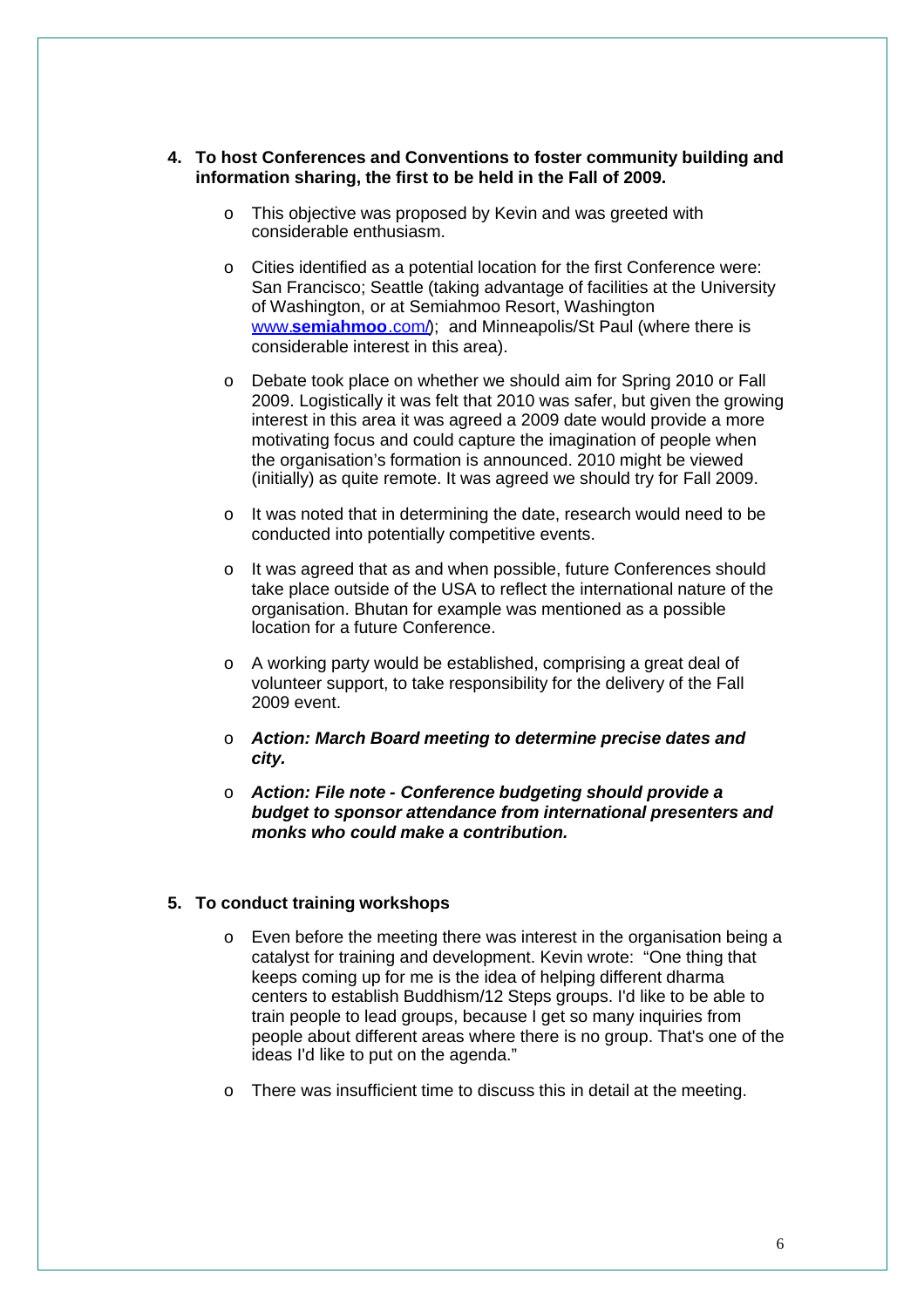#### **6. To undertake research and provide consultation on research proposals.**

- o The research related work of the organisation would be conducted under the supervision of Alan.
- o There was insufficient time to discuss this at the meeting.

#### **7. To establish a Treatment Center on the West Coast of the USA**

- o There was discussion over the degree to which the proposed organisation should involve itself in bricks and mortar style projects. It was agreed that creating one showpiece Center that could serve as an inspiration for this community could be a mid to long term project.
- o There was insufficient time to discuss this at the meeting.

#### **8. To formally establish the organization.**

#### **(i) Patrons**

It was agreed that the following should be invited to become Patrons of the organisation:

- o Pema Chödrön *Action: Alan to contact*
- o Jack Kornfield *Action: Kevin to contact*
- o Thich Nhat Hanh *Action: Alan/Kevin to contact*
- o The Dalai Lama *Action: Alan and/or Kevin to facilitate making contact*

It was agreed that Patrons would have no administrative obligations. Their key function was to provide endorsement through public association with the work of the organisation. Additional involvement would be at the discretion of the Patron. They may also be invited to ceremonially preside over major events presented by the organisation, though acceptance would create no obligation in this area. Their considerable spiritual authority would also make them powerful internal sounding boards if the organisation ever needed wise counsel to resolve issues of controversy or difficulty.

### **(ii) Board**

It was discussed and agreed that the Board should comprise 10 to 12 members with staggered terms. Paul recommended that the Chair should be someone with heavyweight credentials in the area of 'Buddhist Recovery'. There was unanimous desire by participants that the Board be diverse and reflect varied backgrounds – Buddhist meditation teachers, a Buddhist monk, Addiction/Recovery Academic Researchers, an Addiction/Recovery Clinician, those recovering from alcoholism or substance addiction, those who are family members of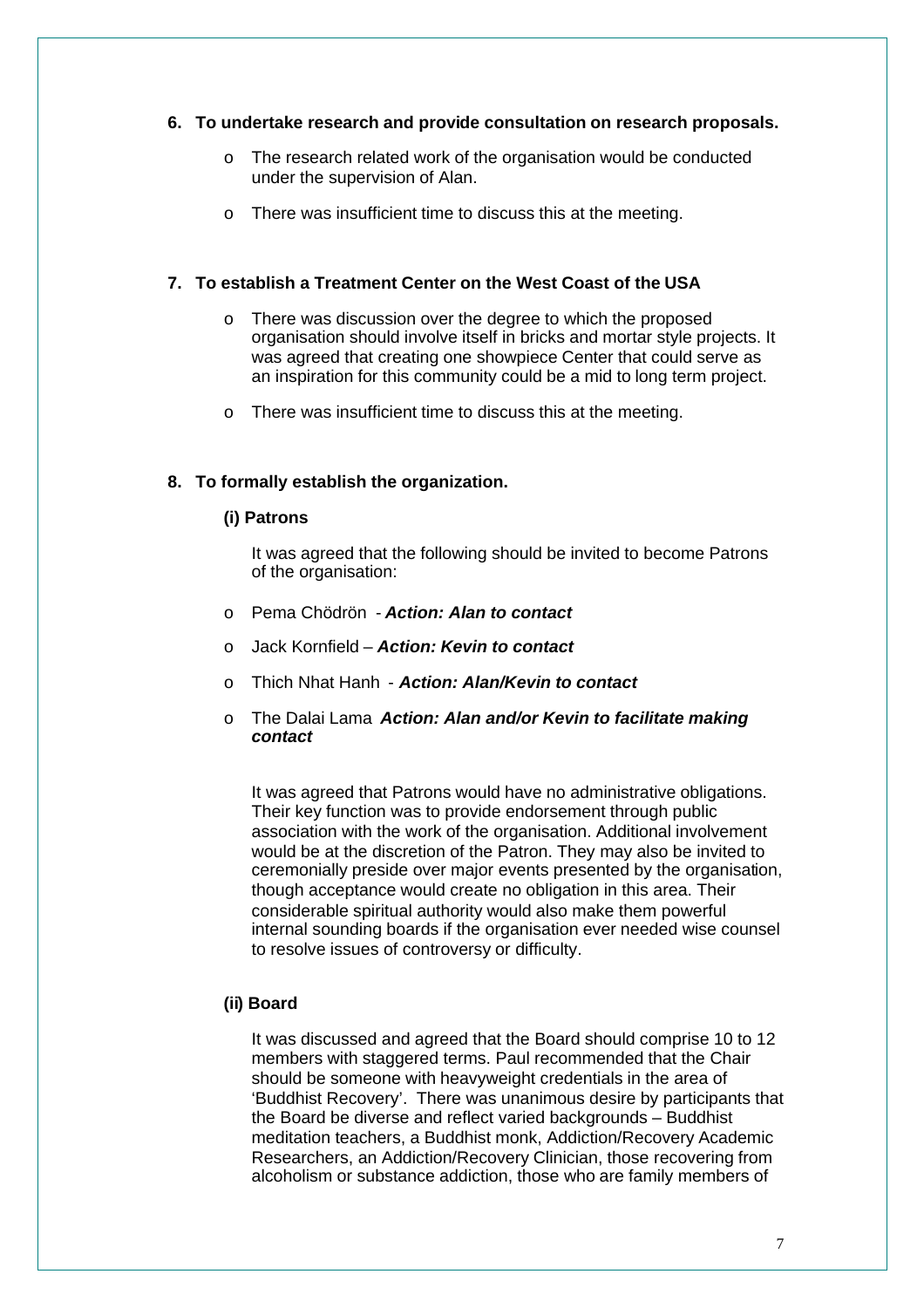an alcoholic/addict. Paul also made a personal plea that one of the Directors possess a legal background.

The following participants of the Cannon Beach meeting were proposed and confirmed as founding Directors:

- o **Interim Chair:** Paul Saintilan (Australia). Paul will hold the Chair position on an interim basis until a suitable candidate can be found. An ideal candidate would be US based, with heavyweight credentials in this area. Once the Chair was found, Paul would stay on as an Australian based Director. Paul's experience is primarily in business management and administration, though he co-founded the www.buddhistrecovery.com website.
- o **Member:** Professor G. Alan Marlatt (USA). Will provide considerable expertise in areas such as research.
- o **Member:** Kevin Griffin (USA) Meditation/Dharma Teacher/Author.
- o **Member:** Dr Ann Bolger (USA) Psychologist and Clinician.
- o **Member:** Sheila Blackford (USA). Will provide input on legal matters.

In addition, it was agreed that invitations would be extended to:

- o Timothy O'Brien (USA Executive Director Northwest Dharma Association) Has the potential to make a contribution to financial supervision. *Action: Paul to contact*
- o Ajahn Amaro (USA studied under Ajahn Chah in Thailand) *Action: Kevin to contact*
- o Tara Brach (USA author of *Radical Acceptance*) *Action: Alan to contact*

Kevin also mentioned one or two other high profile individuals in the San Francisco area he would like to approach.

Board members would not be paid, but may have their expenses (or a proportion) reimbursed if funds were available to cover this.

It was agreed that Board members could not be granted anonymity, as potential donors and supporters needed to know the credentials of those to whom they are entrusting gifts and bequests. However, Advisory Council members could be granted anonymity.

#### **(iii) Advisory Council**

 Paul proposed that an Advisory Council be established, of 24 to 100 people, which would enable input from a wide spectrum of disciplines and perspectives. Participants could include Buddhists of all traditions, doctors, psychologists, psychotherapists, psychiatrists, neurologists, social workers, addiction counsellors, researchers, people within and outside of the AA, NA and Al Anon fellowships etc. Advisory Council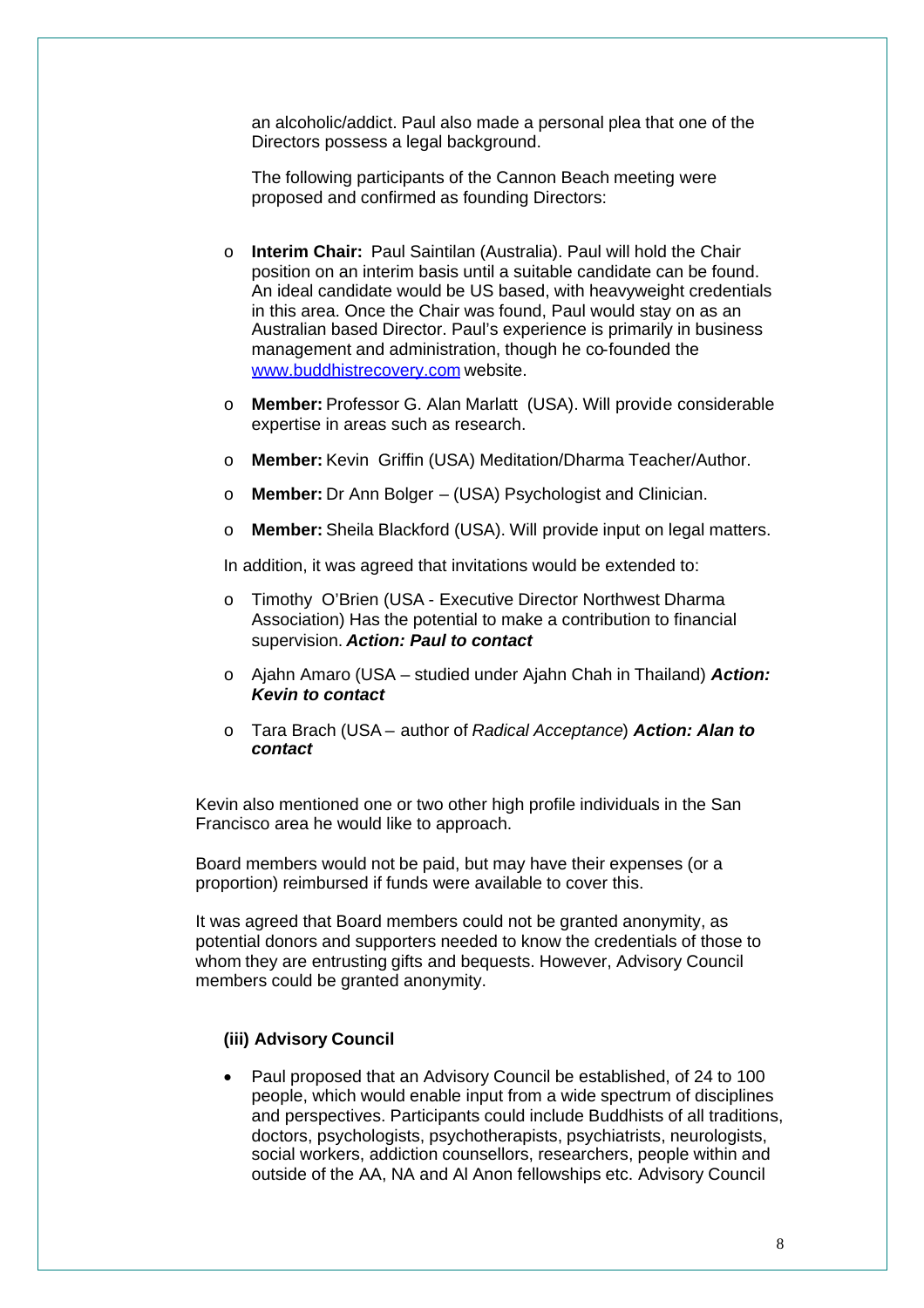members would be copied on key policy and project documents for their input. Board members would be drawn from the Advisory Council. This was agreed.

- It was agreed that anyone who had been invited to participate in the Cannon Beach meeting and was not serving on the Board would be invited to serve on the Advisory Council. (See Appendix 2)
- Additional suggestions for Council members would also be welcome. These will be discussed and approved at Board meetings.
- Prospective members of the Advisory Council would receive a formal letter of invitation explaining the objectives of the organisation, the function of the Council and the role of Council members.
- Paul proposed that due to the greater collective wisdom of the Advisory Council compared to the Board (due simply to numbers), a potential safeguard over the conduct of the Board might be to grant the Advisory Council the right to remove the Board if 75% of the Advisory Council lost confidence in the Board. No agreement was reached on this proposal. Due to insufficient time, further discussion was held over for a future meeting.

#### *Action: Paul to draft letter of invitation to prospective Advisory Council members. To be discussed and approved at March Board meeting.*

*Action: Other suggested additions to the list be emailed to Paul for discussion at the March Board meeting.*

#### **(iv) Membership**

Alan raised the possibility of establishing an additional category of **Membership**, whereby in return for an annual fee, Members are sent Network publications and materials. Adopting this type of model was discussed but no decision was reached.

#### **(v) Place of incorporation**

It was agreed that the organization would be incorporated in Oregon USA since the organization's founding meeting had taken place at Cannon Beach, Oregon.

- o *Action: Sheila will assist by taking care of the incorporation and donate the filing fees - \$50 filing plus \$5 for true copy for IRS for later filing for tax-exempt status. [NOTE: staggered terms need to be established.]*
- o *Action: Sheila to look at the level of Director's Liability insurance that may be required .*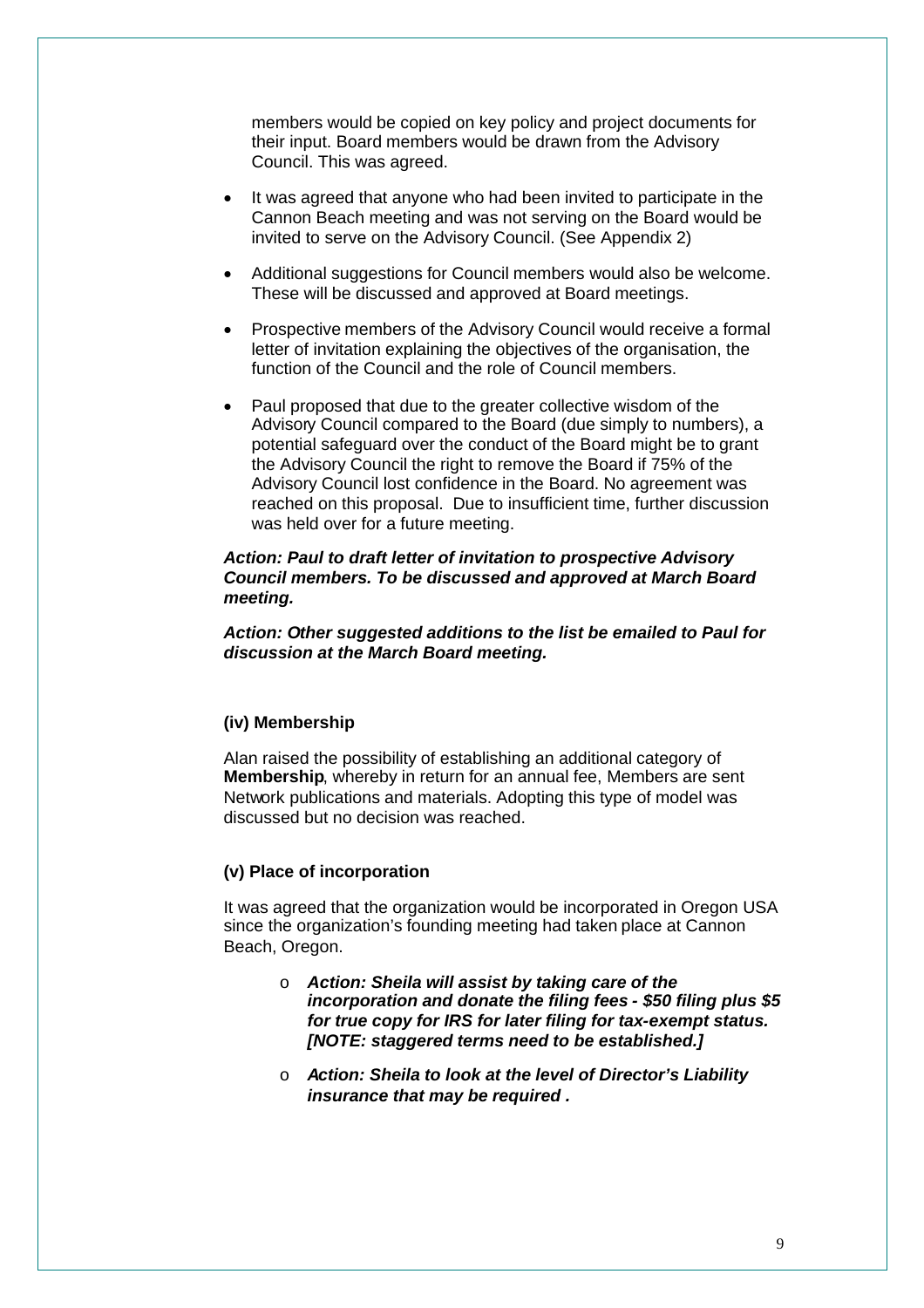## **(vi) Tax Exempt Status with the Internal Revenue Service**

Sheila reported that gaining tax exempt status can take place within 27 months after the end of the month in which we are legally incorporated. The expected revenue of the organization impacts the non-refundable filing fee. If organization anticipates it will not generate gross receipts in excess of \$10,000 annually over a 4-year period, we must submit a filing fee of \$300. If the anticipated gross receipts gross receipts will exceed \$10,000 annually over a 4-year period, we must submit payment of \$750. This may be an expense that we will need fundraising to cover.

#### *Action: Incorporation and tax exempt status to be discussed at March Board meeting.*

## **4. VALUES**

Discussion took place on the values that should be upheld, both in terms of personal values that should be embodied by office bearers and in relation to organisational culture.

#### **Personal values**

It was felt that being a 'Buddhist Recovery' organisation the values implicit in the Buddhist teachings and precepts should serve as a basis for ethical guidance. The paramitas were proposed as a way to encapsulate these values at a personal level.

'We follow the values of the paramitas: (i) generosity, giving of oneself; (ii) virtue, morality, integrity, proper conduct; (iii) renunciation; (iv) transcendental wisdom, insight; (v) energy, diligence, vigour, effort; (vi) patience, tolerance, forbearance, acceptance, endurance; (vii) truthfulness, honesty; (viii) determination, resolution; (ix) loving-kindness; (x) equanimity, serenity. It was discussed that the precepts, Four Noble Truths, and Eightfold Path could be graphically represented showing their inter-relation.

### **Organisational values**

It was felt that the organisational values should be explicitly defined, and the following were proposed by Paul and accepted without objection:

- **Diverse** Welcoming and inclusive of many different perspectives.
- **'Bracing and embracing' –** positive and respectful but not frightened of constructive conflict and speaking up. An organization with no conflict is a dysfunctional organization.
- **Money an important means, but never an end –** The organization should place greater value on the positive influence it generates than the financial value of its assets (*"it's not the size of the boat, but the size of the waves"*). The organization should never sacrifice principles to increase assets.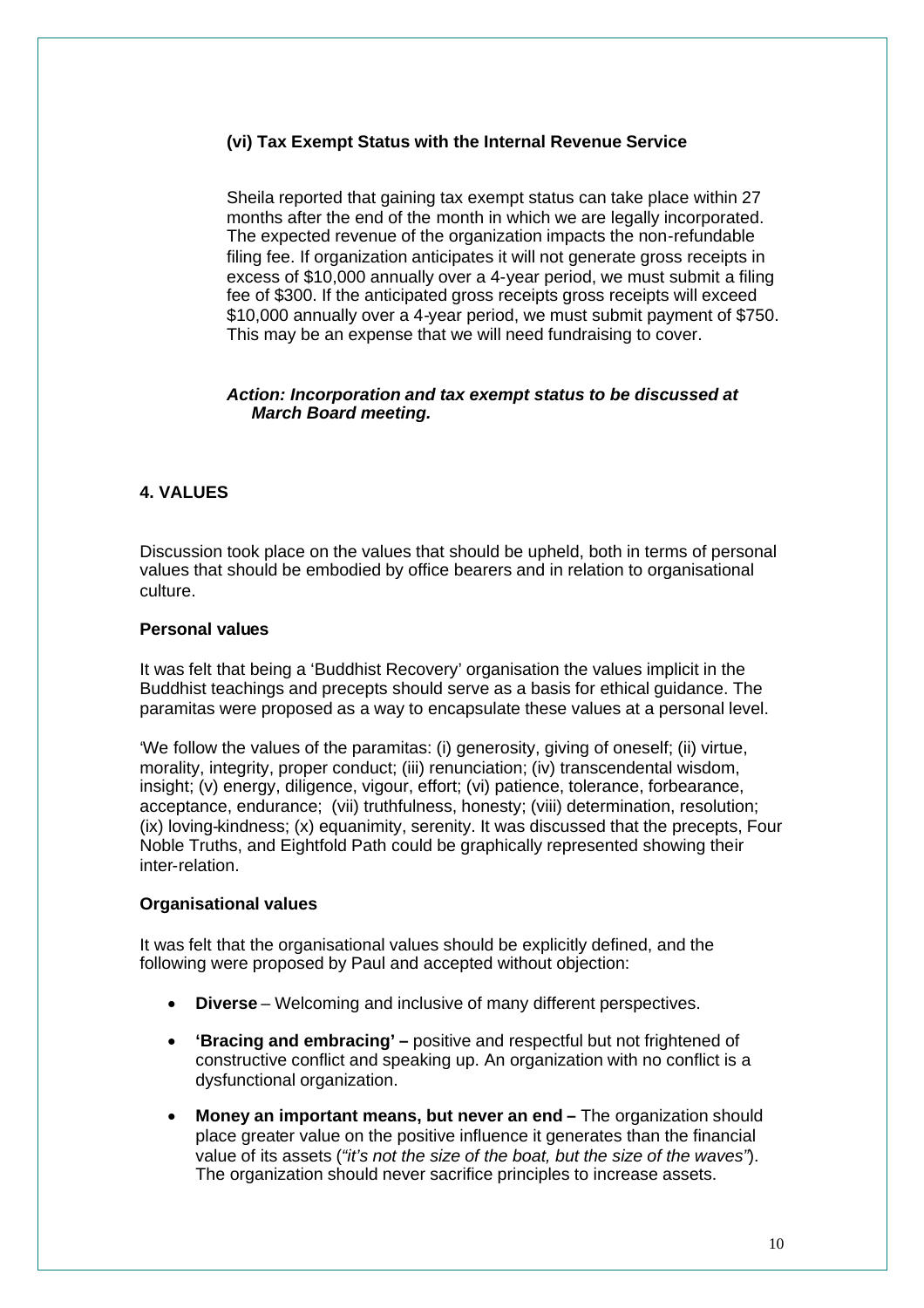- **International** We should recognize that while US-based, the US is in fact a small part of the global potential of the organization.
- **Transparent –** open, accountable and non-defensive about inquiries into its workings.
- **Ethical –** in terms of its conduct and advocacy, works in accordance with Buddhist precepts, and would never accept funding from an entity which can be seen to be contravening Buddhist precepts (understanding how difficult it may be on occasions to determine this).
- **Efficient** aims to deliver the maximum social outcome for each dollar invested. Will monitor and improve the ratio of overhead expenses as a percentage of revenue.

The comments from David and Joyce Djaelani Gordon in Indonesia that the organisation should always see itself as a service organisation, at the service of people who are suffering, and never lose its humility, were accepted with appreciation.

It was also agreed that the organisation should be open and inclusive, open to people of all backgrounds, and did not require identification as a 'Buddhist' to become involved.

### *Action: Kevin offered to undertake further work on defining values (see Appendix 3).*

There being no further business and the advancing hour, the meeting closed at 5:45 pm on Sunday 13<sup>th</sup> January, 2008. Kevin led the closing ceremony.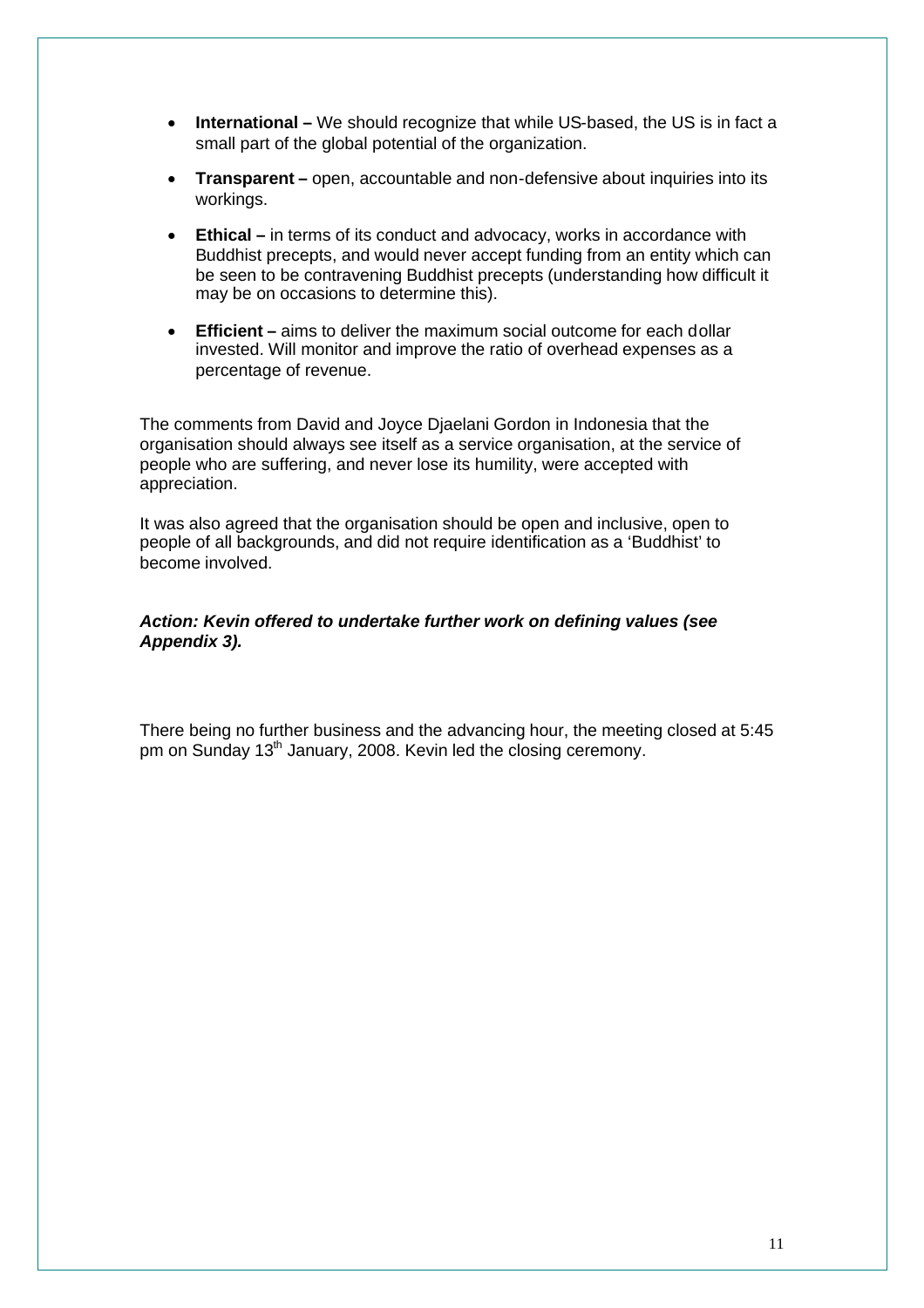## **Appendix 1: Mission Statement Draft Agreed at the Meeting**

"The Buddhist Recovery organization supports the use of Buddhist teachings, traditions, and practices to help people recover from the suffering caused by addictive behaviors. Open to people of all backgrounds, and respectful of all recovery paths, the organization promotes the practice of meditation to become aware of, and let go of, habitual patterns of behavior. It seeks to serve an international audience through training, treatment, research, publication, advocacy and community building initiatives."

This was subsequently refined and amended to arrive at the statement reproduced earlier.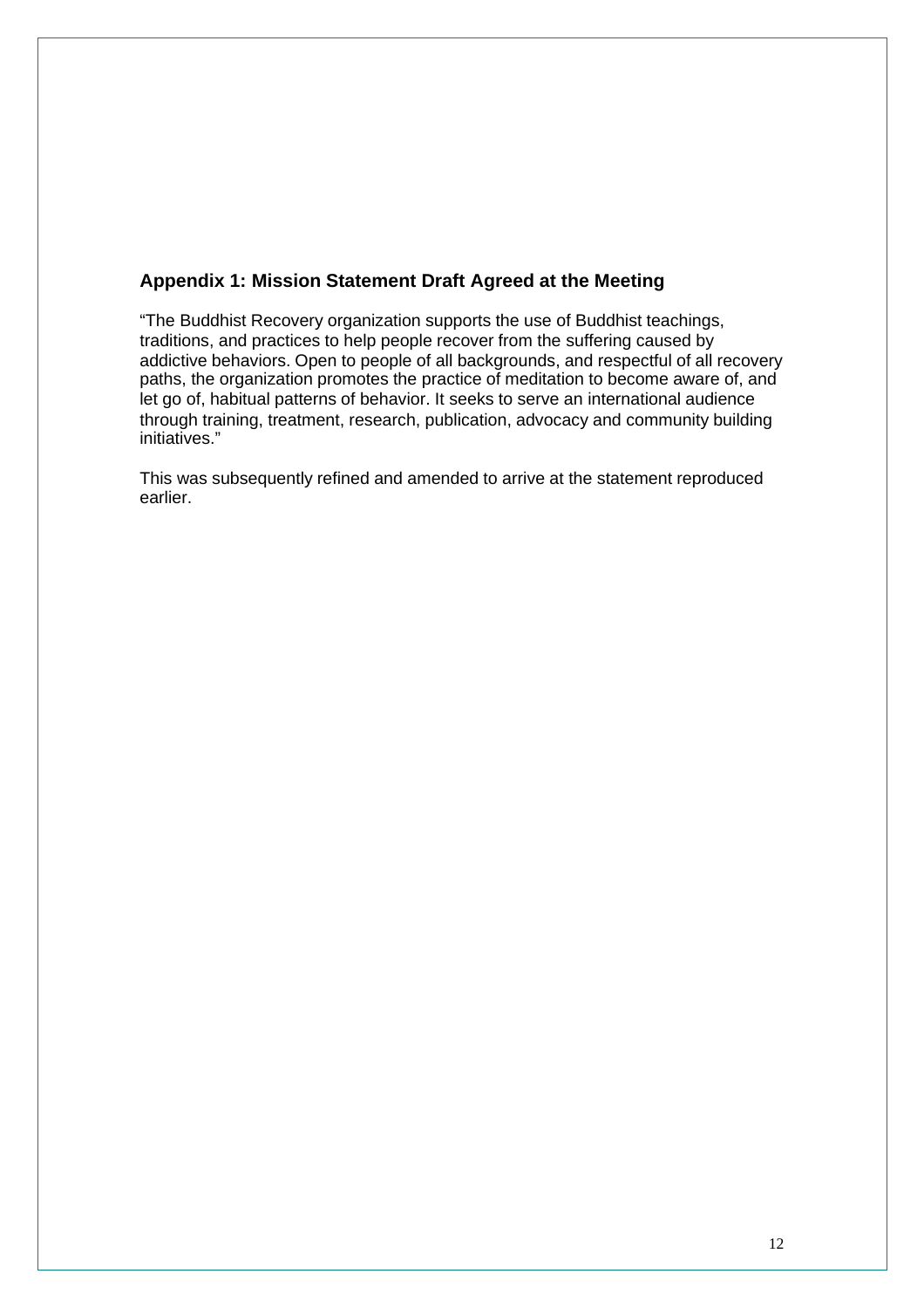## **Appendix 2: List of those who were invited to the Cannon Beach meeting and will be formally invited on to the Advisory Council (37)**

Unless otherwise indicated, Paul Saintilan will email a formal invitation (wording of invite to be signed off at the March Board meeting). We attempted to contact all these people to invite them to the Cannon Beach meeting:

Christie Ackmann (USA – licensed clinical social worker from Salt Lake City) Bill Alexander (USA – author of *Cool Water* and *Still Water*) Mel Ash (USA – author of *The Zen of Recovery*) Jeff Bell (USA – afternoon News Anchor for KCBS Radio and author of *Rewind, Replay, Repeat*) Dr Thomas Bien (USA – author of *Mindful Recovery*) Beverly Bien (USA – author of *Mindful Recovery*) Deirdre Boyd (UK – CEO of the Addiction Recovery Foundation) Chencho Dorji, MD (Bhutan - psychiatrist) R. Adam Engle (USA – Chairman and Co-founder of the Mind and Life Institute) Collins Flannery (USA) Virginia Franklin (New Zealand) David Djaelani Gordon (Indonesia – established the recovery network YAKITA) Joyce Djaelani Gordon (Indonesia – established the recovery network YAKITA) Christina Grof (USA – author of *The Thirst for Wholeness*) [we need contact details] Joel Grow (USA) – *Alan to contact* Charlie Johnson (USA – on the Board of Spirit Rock and the East Bay Meditation Center) *– Kevin to contact* Ray Kemble (USA – Colorado) Kuladitya (UK - Western Buddhist Order) Dori Langevin (USA – associated with the Insight Meditation Centre, Washington) – *Kevin to contact* Noah Levine (USA – possibly Board) - *Kevin to contact* Dr Marsha Linehan (USA) – *Alan to contact* Lokapala (David Gilmour) (New Zealand – Clinical Team Leader Auckland Methodone Service) Jeffrey MacIntyre (USA – Boston Shambhala Center) Kit Marlatt (Canada) – *Alan to contact* Ashley Marlatt (Canada) – *Alan to contact* Dr Kitty Moore (USA – clinical psychologist and acquisitions editor of Guilford publications) - *Alan to contact* Michael Poole (Australia – co-founder of www.buddhistrecovery.com) Judith Ragir (USA – Zen Priest and Teacher) – *Kevin to contact* Laura S. (USA – author of *12 Steps on Buddha's Path*) *Kevin to contact* Dr Martin Salinsky (USA - neurologist)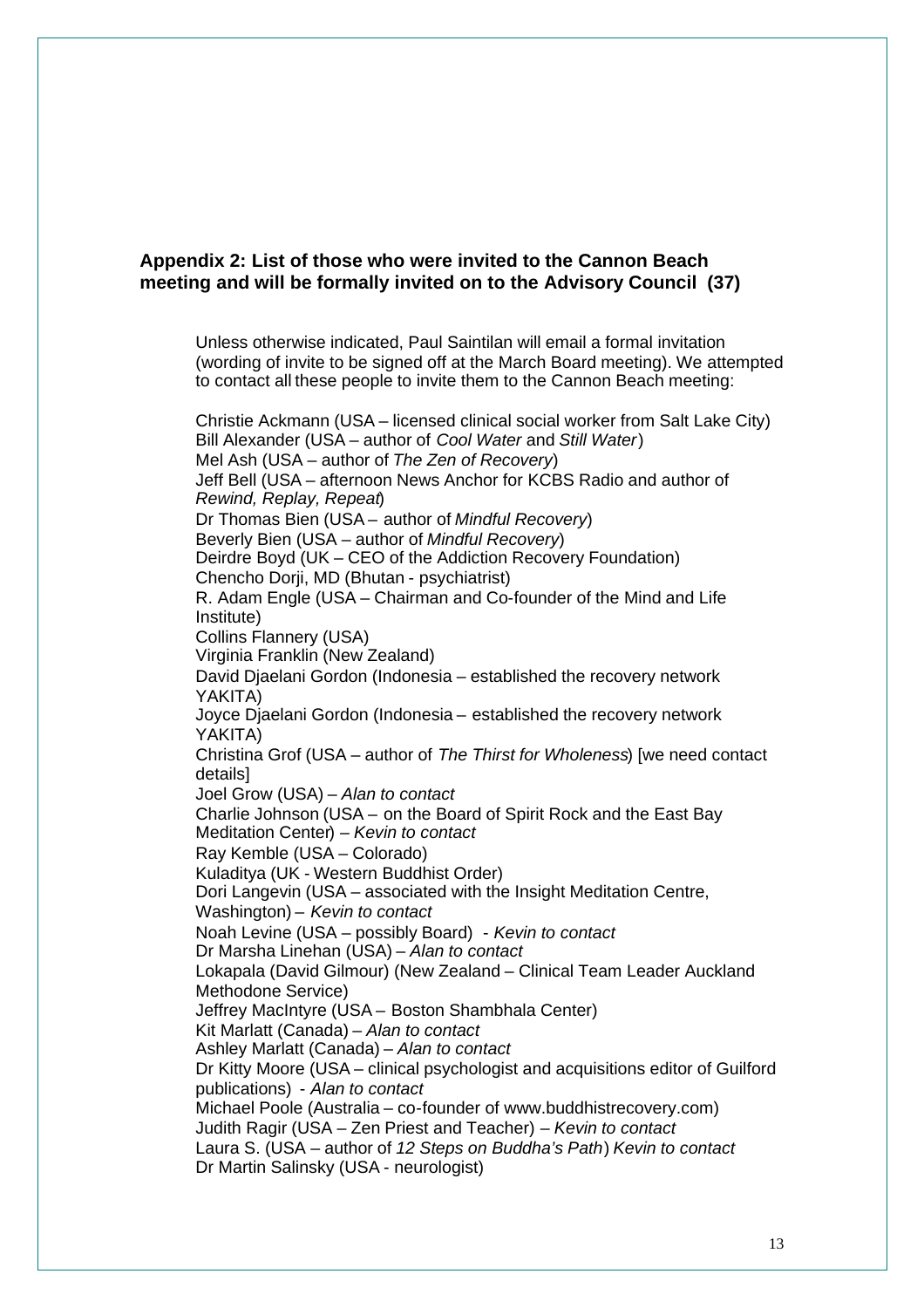Santikaro (USA – Theravadan Buddhist Teacher) Heather Sundberg (USA – Director of the Spirit Rock family program) – *Kevin to contact* Janet Surrey (USA) Claude AnShin Thomas (USA) Charlie Walker (USA) Sandra Weinberg (USA – one of the founders of the NY Insight Meditation Center) – *Kevin to contact* Larry Yang (USA – psychotherapist, consultant in cultural diversity) – *Kevin to contact*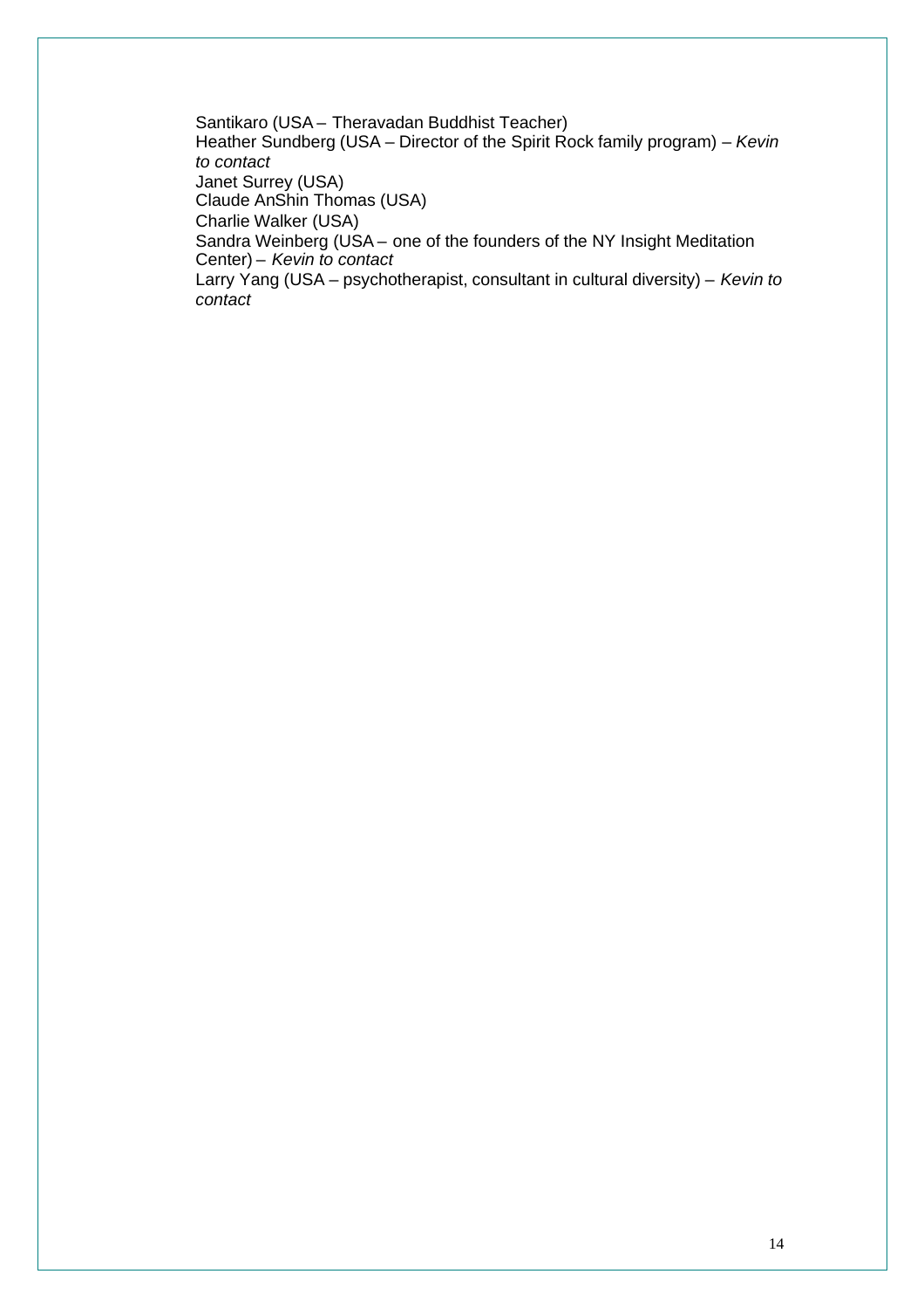## **Appendix 3: Personal Values**

Kevin Griffin was invited at the Cannon Beach Meeting to undertake further work on defining personal values. This is in the spirit of trying to cultivate a strong ethical culture for the organisation, influenced by Buddhist teachings and traditions. The following was tabled on  $21^{st}$  February, 2008 as a draft for discussion:

"Many of these values are based on the "Paramitas" or "Perfections", qualities which the Buddha is said to have developed and perfected over many lifetimes.

*1. mindfulness* – a non-judgmental, wise attention is what guides spiritual growth and recovery. Mindfulness is the basis of Buddhist meditation. It helps us to let go of stressful grasping and aversion, and it opens us to insight about ourselves and the dharma. Mindfulness is the antithesis of denial, and it guides every step of recovery, from the initial acknowledgment of a problem, to the spiritual awakening that recovery promises.

*2. generosity, giving of oneself* – For lay people the Buddha taught generosity first, not meditation. Perhaps this was because generosity is the most basic form of letting go. We learn in Twelve Step programs (Step 12) how helping others gets our mind off ourselves and brings a sense of self-worth and satisfaction. Generosity doesn't just mean money; fundamentally, it means giving of ourselves, our time, our attention, our care and love. To live and practice with this value is to experience the joy of recovery.

*3. virtue, morality, proper conduct* – This value is associated with the Five Precepts of non-harming: to not kill, not steal, not harm others with our sexuality, to not harm others with our speech, and to not use intoxicants that cause heedlessness. The last precept, of course, is the starting point of sobriety and recovery. But recovery demands more than just physical sobriety, and morality is a key part of that. Step Four asks us to take a "moral inventory" and the Buddha emphasized virtue as the starting point of spiritual growth. While a repressive, Puritan morality may wind up being counterproductive as it only triggers rebellion, having some set of values—our own values—is an important part of a recovery program.

*4. renunciation* – This value is the essence of letting go, and it's at the heart of recovery. Until we "renounce" our addictive drug or behavior, we haven't even started on this path. Traditionally renunciation meant taking on a monastic lifestyle, but its benefits aren't limited to the clergy. Joseph Goldstein used the phrase "nonaddiction" to replace the sometimes off-putting word renunciation. When we start to look at our behaviors and habits through the lens of addiction, oftentimes we uncover many things we want to let go of, to renounce.

*5. transcendental wisdom, insight* – Wisdom and insight are not qualities that can be taught. One formula is "experience plus mindfulness equals wisdom." This points to the need for continuing attention to become wise, the reason that older people are traditionally the repositories of their culture's wisdom. Intoxicants break attention, thus undermining the development of insight. In Buddhism, wisdom is centered on having insight into the Three Characteristics: Suffering, Impermanence, and No-Self.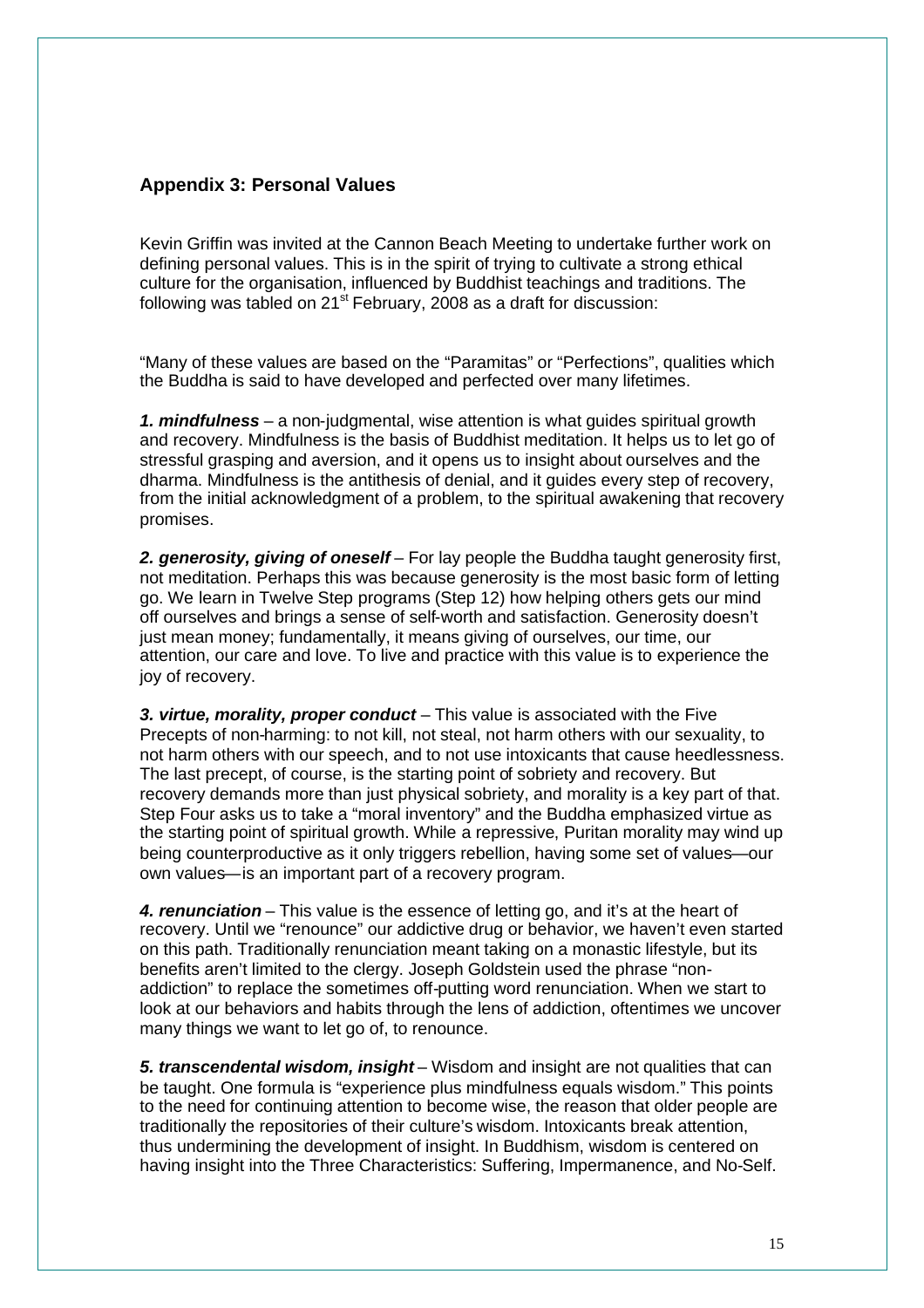*6. energy, diligence, vigour, effort* – no change happens without effort. To merely think about change is useless. While the practice of meditation appears passive, it is, in fact, an engaged and energetic form of attention. And yet, practicing "Wise Effort" requires engaging with the essential paradox of meditation: Meditation is about nonstriving, so how do you try to not strive? Suzuki Roshi calls this "the secret of practice." This is sometimes called "effortless effort."

#### *7. patience, tolerance, forbearance, acceptance, endurance*

*8. truthfulness, honesty* – honesty is one of the cornerstones of recovery. It starts us on the path when we come out of denial. It helps us to look deeply into our own conditioning and habitual patterns. Transparency and truthfulness protect us from harming others and ourselves.

**9. determination, resolution** – continuous vigilance is required for sustained recovery. "Keep coming back" points to this, as does the saying, "suit up and show up." Our sobriety is a vow, one renewed each day. The struggles of life and impermanence create many challenges, so this deep commitment to the path of recovery sustains us.

*10. loving-kindness* – the spirit of recovery is the spirit of caring, caring for ourselves and caring for others. As we let go of destructive patterns, our heart naturally opens and allows us to become more loving towards all beings.

*11. equanimity, serenity* – balance of mind supports us through the challenges of recovery. We strive for a heart unmoved by the "worldly winds." The addict tends toward extremes. The value of equanimity reminds us to avoid these dangers.

*12. concentration*– the foundation of calm in meditation, concentration helps us achieve balance and serenity. Concentration is healing and purifying, cooling the passions and bringing lightness and joy to the mind."